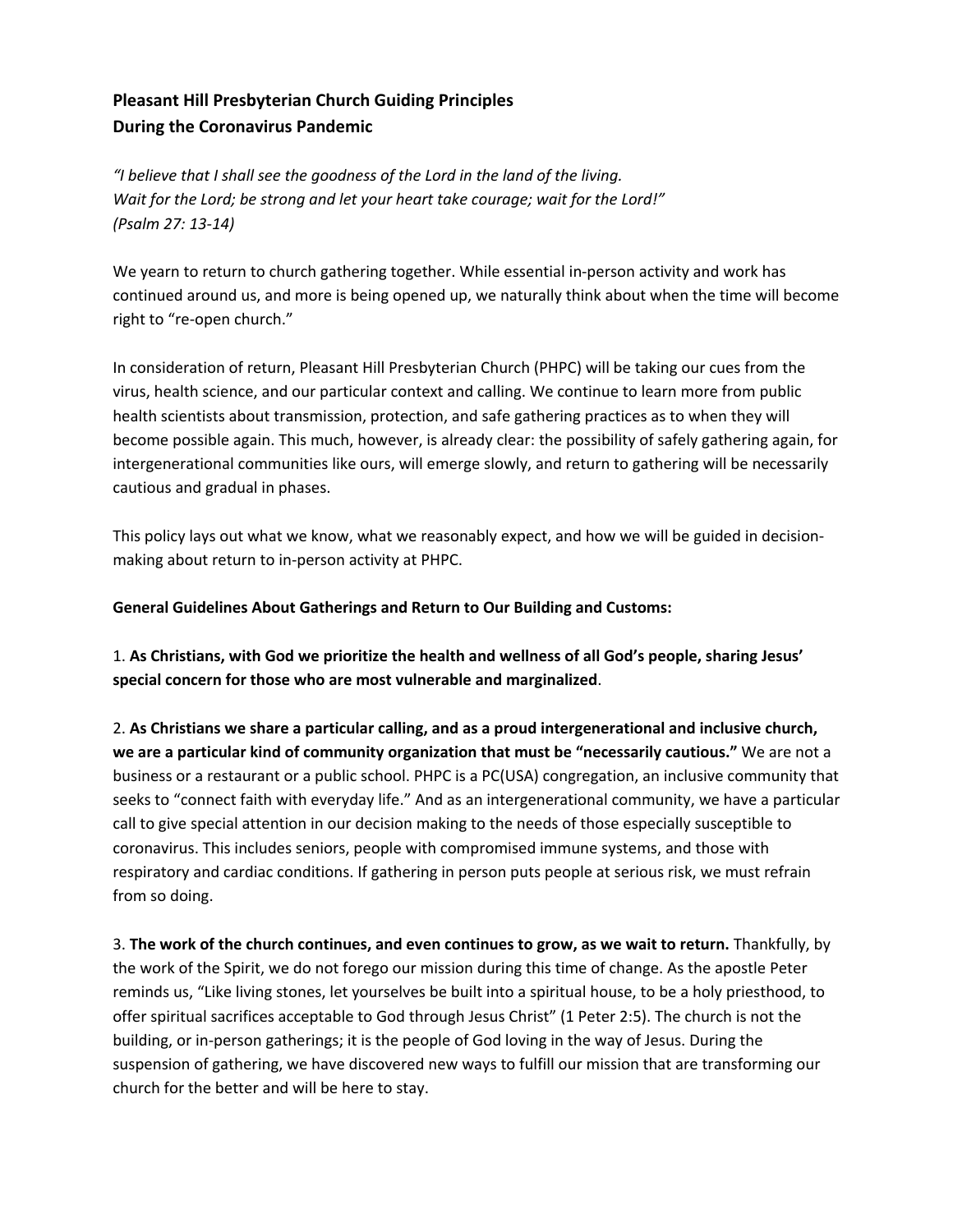4. **Until there is minimal community spread, a coronavirus cure or vaccination, gatherings of the whole congregation together as we are accustomed are uncertain.** Other hopeful developments like anti-viral medication, should they be realized, could also serve to mitigate the risks associated with gathering.

5. **Therefore, our gathering in person will remain suspended, and the building and office will remain closed for non-essential use, through July 31, 2020.** This action and timeline are consistent with the guidance and model of the Presbytery of Greater Atlanta.

**a. Current guidance, including the CDC's, suggests that gathering in person can be considered, with strict safe practices, when community spread becomes minimal.** When that becomes reliably measurable and demonstrable, the Session will consider a necessarily cautious and phased-in approach to gathering again.

**b. The PHPC Pandemic Task Force on behalf of the Session will monitor and evaluate public health developments.** Updates will be communicated to the congregation as needed.

**c. This regrettably means canceling summer trips and gatherings like Vacation Bible School.** All summer trips have been canceled by our mission partners and Montreat Conference Center.

i. As summer trips are so vitally important to our youth program, virtual experiences will be offered for our youth to learn and grow together.

ii. As our mission trip experiences are vital to our outreach ministry and to our mission partners, we will seek alternative ways to support the work of our partners.

iii. Vacation Bible School will instead be offered in an online format July 6-10, 2020.

**d. We will continue to be a growing and loving church in the ways we have available for now.**  Sunday worship, church school, youth group, small groups, and committees will continue to meet online.

**e. Church pastors and staff will continue to work remotely.** 

6. **There is likely a time upcoming between now and a return to large public gathering where a safe and stepwise approach, beginning with sanitary and safely distant small groups, can enable us to begin some gathering together.** 

**a. After at least several consecutive weeks of improving public health conditions, and upon authorization of the Session, PHPC can consider small in-person gatherings that will require careful observance of social distancing recommendations, including strict sanitation and prevention measures.**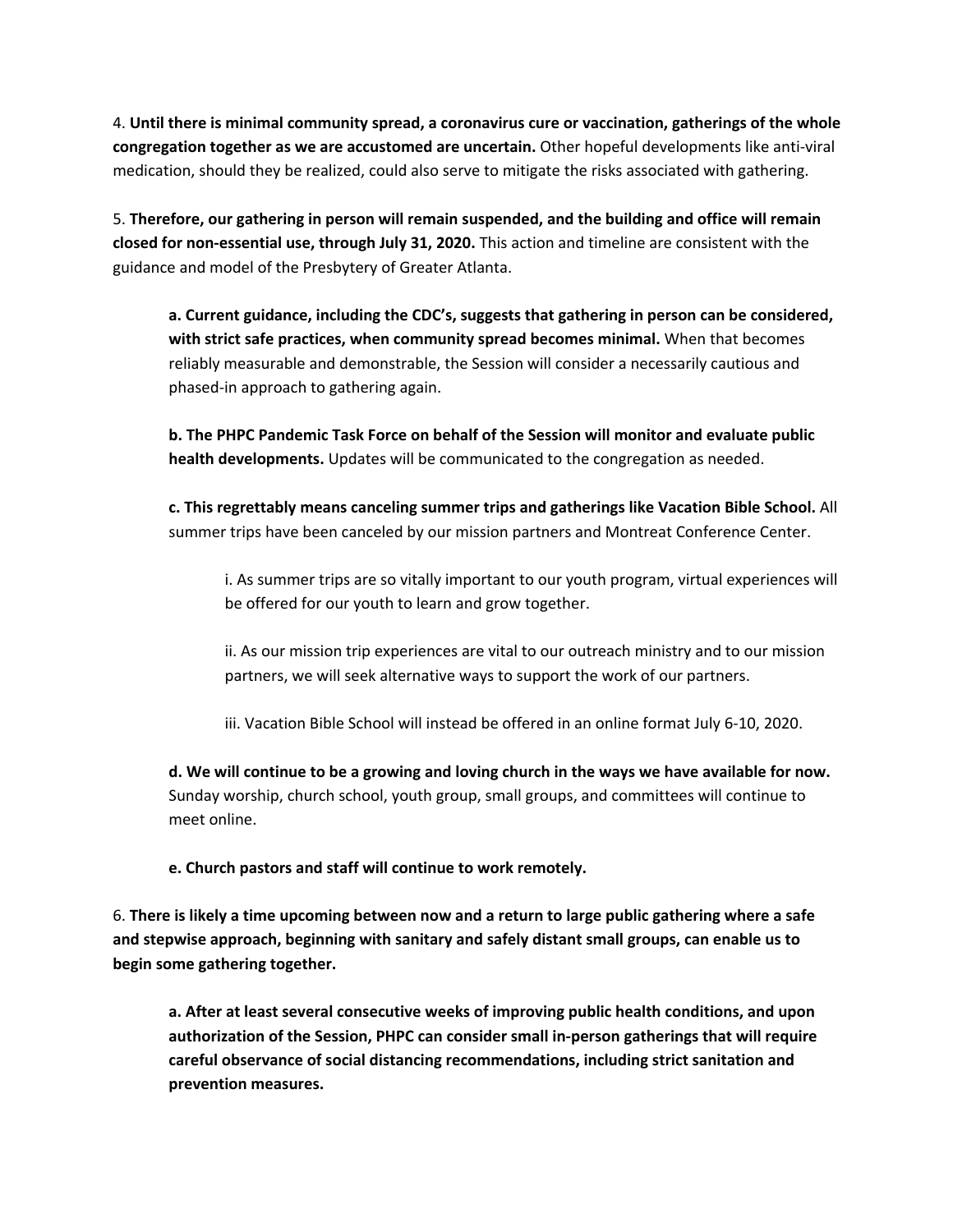i. A gradual approach toward gathering can be considered for church building partners, provided they agree to and strictly adhere to all safe conditions of use.

ii. Provided safe standards can be met in so doing, regular office functions could begin to resume, with staff and visitors maintaining social distancing and strict sanitation and prevention measures. The World Health Organization has published guidelines for "Getting Your Workplace Ready for COVID-19" that are specific and useful.

iii. In consideration of any such returns to gathering, as health science continues to develop, we will rely on the latest guidance, including the CDC's, for setting safe parameters.

**b. A thoughtful and useful step-wise, phased-in approach to "Returning to Church" has been outlined by the Wisconsin Council of Churches, which identifies and describes three phases, each triggered by a significant measurable and demonstrable improvement in public health and community spread.** 

i. PHASE ONE: worship, church school, and small groups continue online, life ritual gatherings like weddings and funerals kept to 10 or fewer, office and building uses can be reconsidered with strict sanitation and protection measures in place, high risk individuals continue to shelter in place.

ii. PHASE TWO: worship online continues with consideration for worship in small groups, mix of online and in person small group offerings with strict sanitation and protection measures in place, life ritual gatherings like weddings and funerals kept to 50 or fewer, church office and building use can resume if kept small and safe, high risk individuals continue to shelter in place.

iii. PHASE THREE: worship gathering can be considered with safe practices and also made available online, church school and small groups can consider gathering safely again, church office and building use can consider expanding safely, safe pastoral care visits can resume, meetings can be considered safely.

The Executive Presbyter of the Presbytery of Greater Atlanta has stated per recommendations including the CDC's, "No matter what happens in the business sector and community-at-large, it is imperative for congregations and houses of worship to continue to refrain from large gatherings until a congregation can find a way to do so in a way that keeps people safe and can keep up the proper health standards in the midst of the COVID-19. This means that churches cannot rush to go back to church business as usual."

As advised by our health, community, and denominational authorities, we expect a very slow and gradual return toward something that will not resemble church business exactly as we have known it. But this time is far more than waiting. It is active fulfillment of our mission in different ways, and it is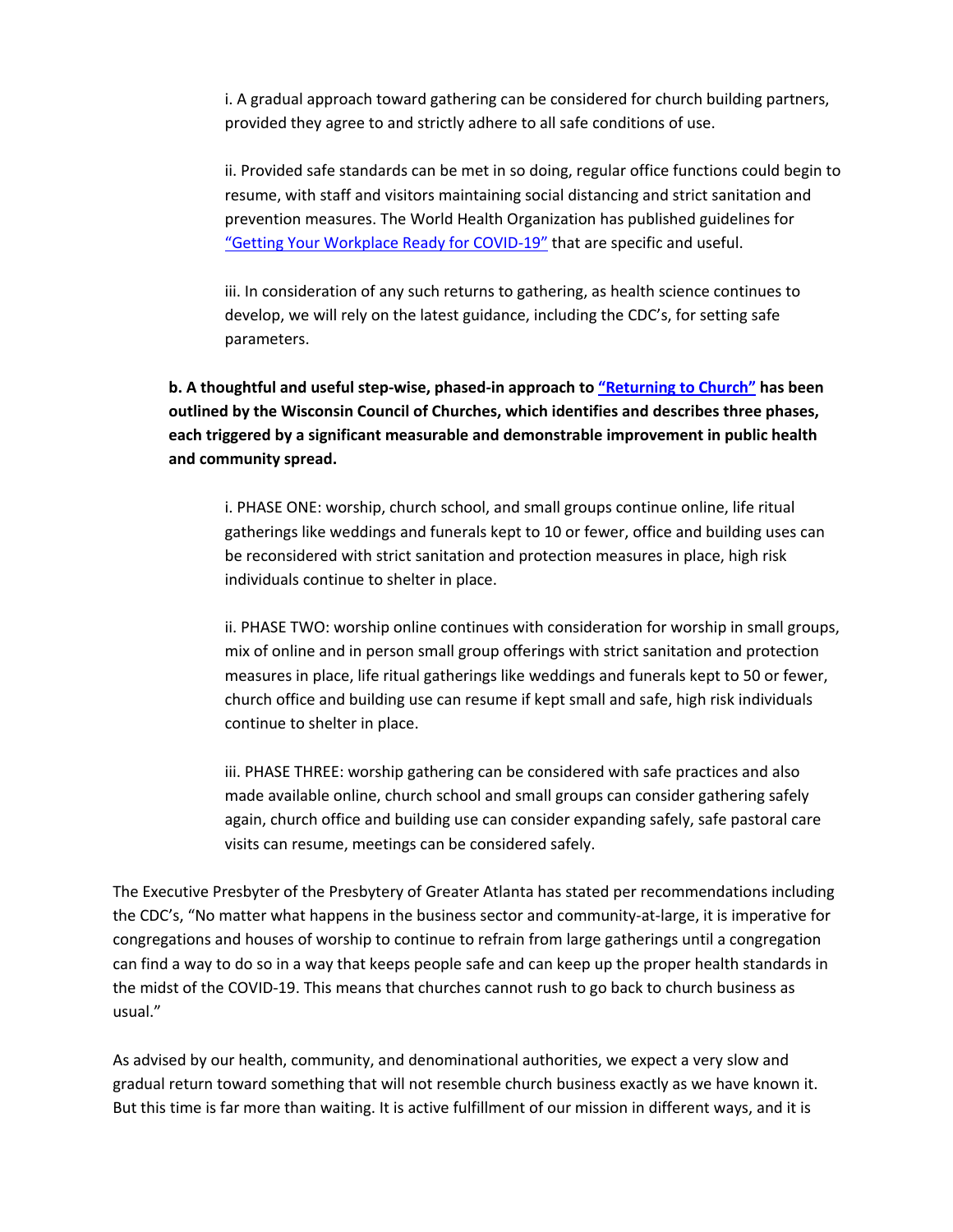preparing us for the next good things God will do with us. As we long for and consider a return to our building and customs, we will be who we have always been in the name of Christ: deliberate, guided by principle, vigilant about wellness, prioritizing of the vulnerable, and praying and working for the recovery of the community and world.

#### **Supporting Resources:**

"Returning to Church," Wisconsin Council of Churches. COVID-19: Executive Presbyter Letter in Response to Reopening Georgia COVID-19: Reopening to Reimagining Task Force Letter, Presbytery of Greater Atlanta CDC Guidance for Community and Faith-Based Organizations to Plan, Prepare, and Respond World Health Organization: Getting your workplace ready for COVID-19

### **Additional Scriptural Reflections:**

*"This is my commandment, that you love one another as I have loved you. No one has greater love than this, to lay down one's life for one's friends. You are my friends if you do what I command you." (John 15:12-14)* 

*"Be strong and courageous; do not be frightened or dismayed, for the Lord your God is with you wherever you go." (Joshua 1:9)*

*"Do not remember the former things, or consider the things of old. I am about to do a new thing; now it springs forth, do you not perceive it? I will make a way in the wilderness and rivers in the desert." (Isaiah 43:18-19)* 

*"Though the fig tree does not blossom and no fruit is on the vines; though the produce of the olive fails and the fields yield no food; though the flock is cut off from the fold, and there is no herd in the stalls, yet I will rejoice in the Lord; I will exalt in the God of my salvation." (Habakkuk 3:17-18)*

*"Speak out for those who cannot speak, for the rights of all the destitute. Speak out, judge righteously, defend the rights of the poor and needy." (Proverbs 31:8-9)*

*"'All things are lawful', but not all things are beneficial. 'All things are lawful', but not all things build up. Do not seek your own advantage, but that of others." (1 Corinthians 10: 23-24)*

## **Additional Reflections from our Book of Order:**

*"As the Church seeks reform and fresh direction, it looks to Jesus Christ who goes ahead of us and calls us to follow him. United with Christ in the power of the Spirit, the Church seeks "not [to] be conformed to this world, but [to] be transformed by the renewing of [our] minds, so that [we] may discern what is the will of God – what is good and acceptable and perfect" (Rom. 12:2)." (F-1.0401)*

*"The unity of believers in Christ is reflected in the rich diversity of the Church's membership. …The Presbyterian Church (U.S.A.) shall guarantee full participation and representation in its worship, governance, and emerging life to all persons or groups within its membership." (F-1.0403)*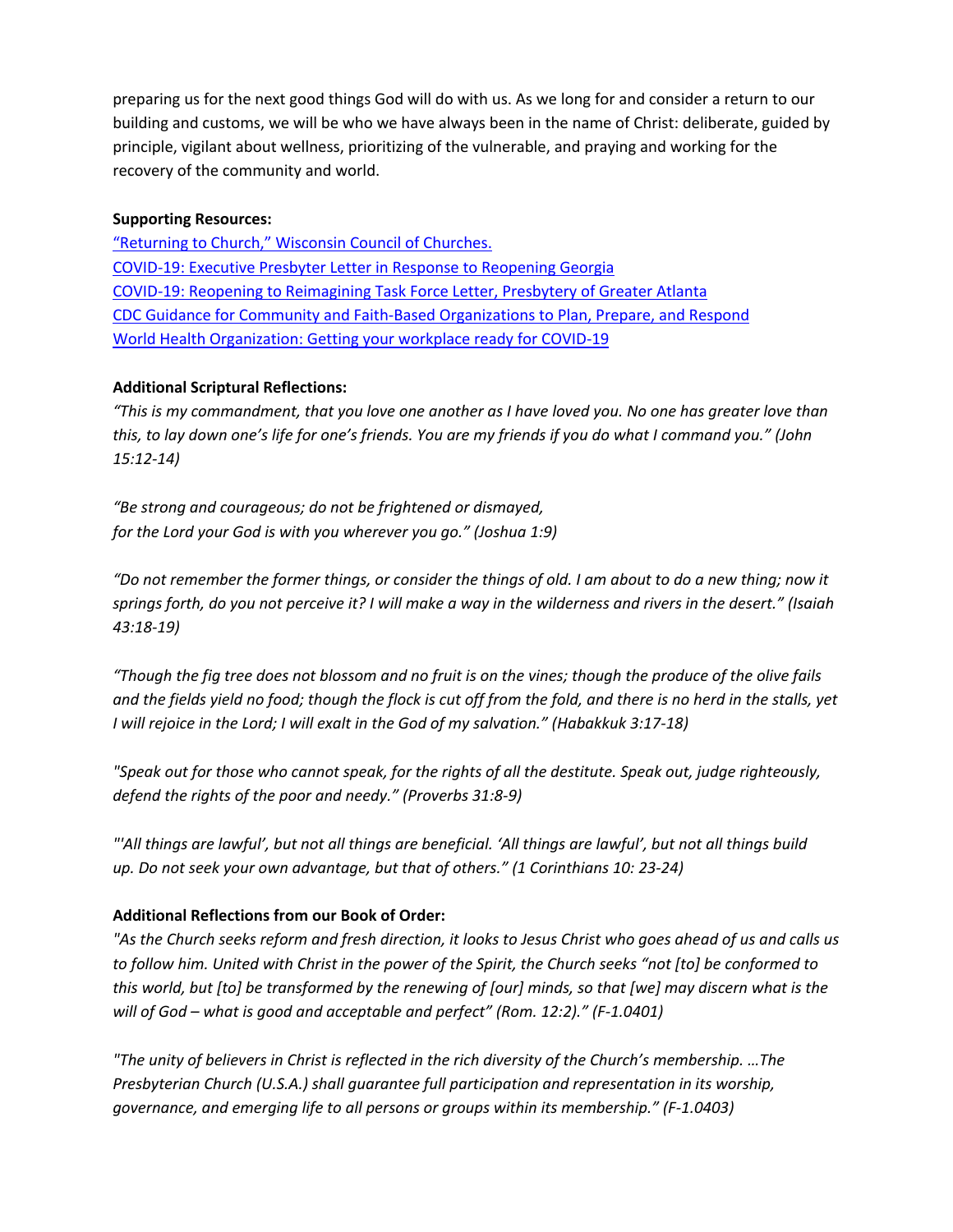*"As it participates in God's mission, the Presbyterian Church (U.S.A) seeks:*

- *a new openness to the sovereign activity of God in the Church and in the world, to a more radical obedience to Christ, and to a more joyous celebration in worship and work;*
- *a new openness in its own membership, becoming in fact as well as in faith a community of women and men of all ages, races, ethnicities, and worldly conditions, made one in Christ by the power of the Spirit, as a visible sign of the new humanity;*
- *a new openness to see both the possibilities and perils of its institutional forms in order to ensure the faithfulness and usefulness of these forms to God's activity in the world;*
- and a new openness to God's continuing reformation of the Church ecumenical, that it might be *more effective in its mission." (F-1.0404)*

### **Additional Background:**

The Coronavirus pandemic has caused everyone on earth to sacrifice customs and comforts for the sake of public health, particularly for those most vulnerable to the virus. Making change and sacrifice for the sake of wellness, with particular attention to those most marginalized and vulnerable, was core to the ministry of Jesus himself. While the change and sacrifice asked of us during these uncertain times is significant, this is what we Christians do. We love one another as a reflection of the generous and sacrificial love given to us in Christ.

During this time of great concern, due to the global pandemic, as it has done during previous epidemics, PHPC has adapted our programming to include safe social-distance practices that emphasize relationship and compassion*.* Responding to God's grace*,* we have been moved to *love God, love each other, and love our neighbors near and far* by sheltering in place and doing no harm with our activities. PHPC has suspended all activities of in-person gathering, and closed the building and church office, with all staff working remotely.

More specifically, we quickly aligned with the swift move toward a public consensus to shelter in place, while maintaining our sense of community, by moving our gatherings online, including public worship, church school classes, small groups, youth group, staff and committee meetings, and fellowship events. We have also developed meaningful new practices like weekly check-ins, a calling ministry, weekly online fellowship and prayer, and safe pastoral care to expand and fulfill our mission during the pandemic. As a function of these efforts and the times, it seems we are reaching more people more regularly with support, good news, and hope. With the challenges of the times have come great opportunities to expand our reach and share love in important and relevant ways.

We are grateful for the blessings of online gathering and in them have discovered new and lasting opportunities for connecting and growing. That said, as Christians, we continue to believe that we are an organic body together and we function best when we are present with one another, and we yearn to return to the place and the people in whom we have found sanctuary and our better selves. At the same time, we see these same competing needs, feelings, and opinions playing out in the secular world where there is less public consensus about return to in-person activity. While we at PHPC certainly care deeply